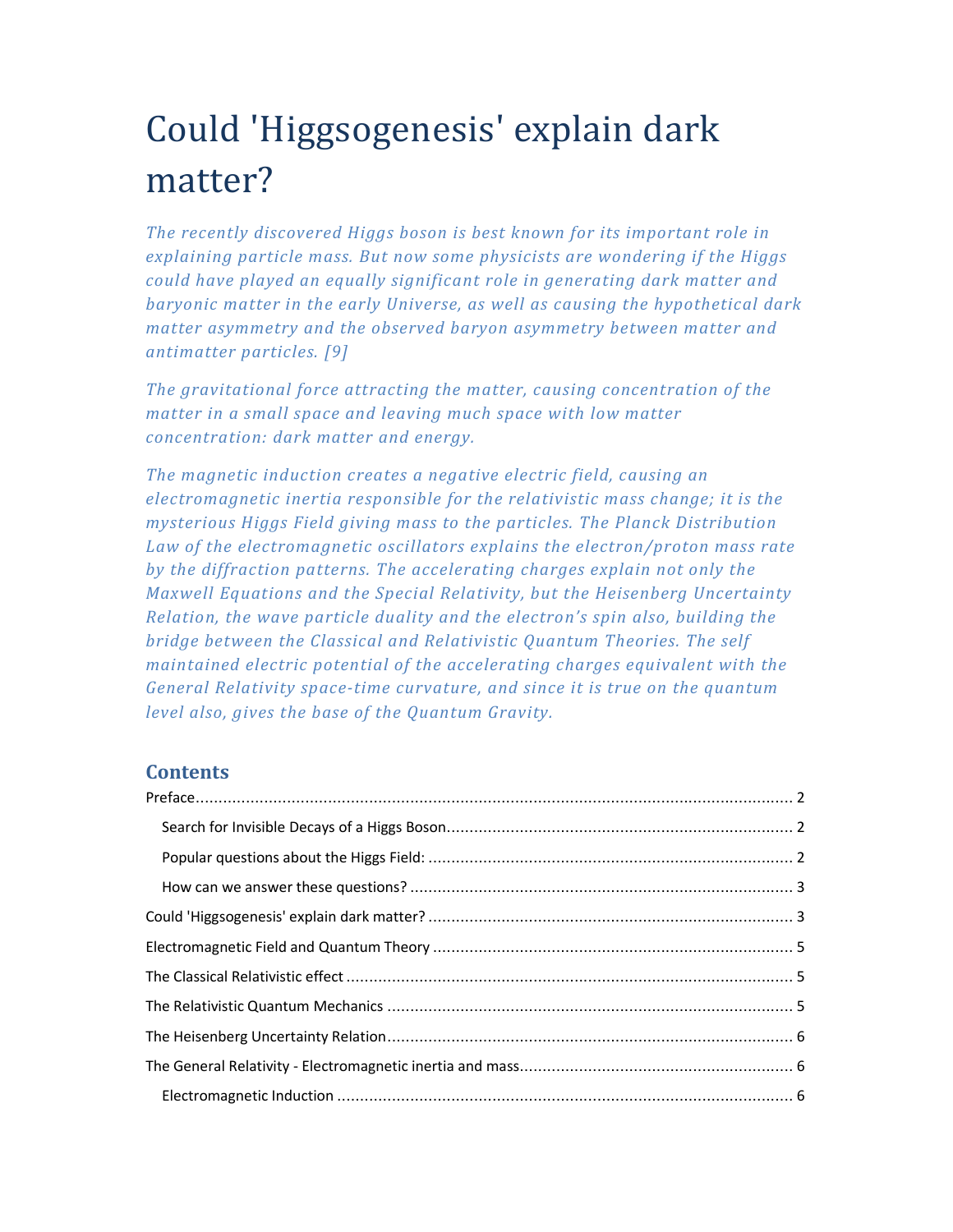Author: George Rajna

# **Preface**

## **Search for Invisible Decays of a Higgs Boson**

A search for evidence of invisible-particle decay modes of a Higgs boson produced in association with a Z boson at the Large Hadron Collider is presented. No deviation from the standard model expectation is observed in 4.5 fb−1 (20.3 fb−1) of 7 (8) TeV pp collision data collected by the ATLAS experiment. Assuming the standard model rate for ZH production, an upper limit of 75%, at the 95% confidence level is set on the branching ratio to invisible-particle decay modes of the Higgs boson at a mass of 125.5 GeV. The limit on the branching ratio is also interpreted in terms of an upper limit on the allowed dark matter-nucleon scattering cross section within a Higgs-portal dark matter scenario. Within the constraints of such a scenario, the results presented in this Letter provide the strongest available limits for low-mass dark matter candidates. Limits are also set on an additional neutral Higgs boson, in the mass range 110 < mH < 400 GeV, produced in association with a Z boson and decaying to invisible particles. [3]

# **Popular questions about the Higgs Field:**

1.) If the Higgs field is responsible for imbuing particles with mass, and mass is responsible for gravity, is it possible that the Higgs field will provide the missing link between general relativity and quantum mechanics i.e. could the Higgs field be the basis of a quantum theory of gravity?

2.) Can the theoretical Higgs Field be used as the "cause" of relativistic momentum or relativistic kinetic energy of a moving body?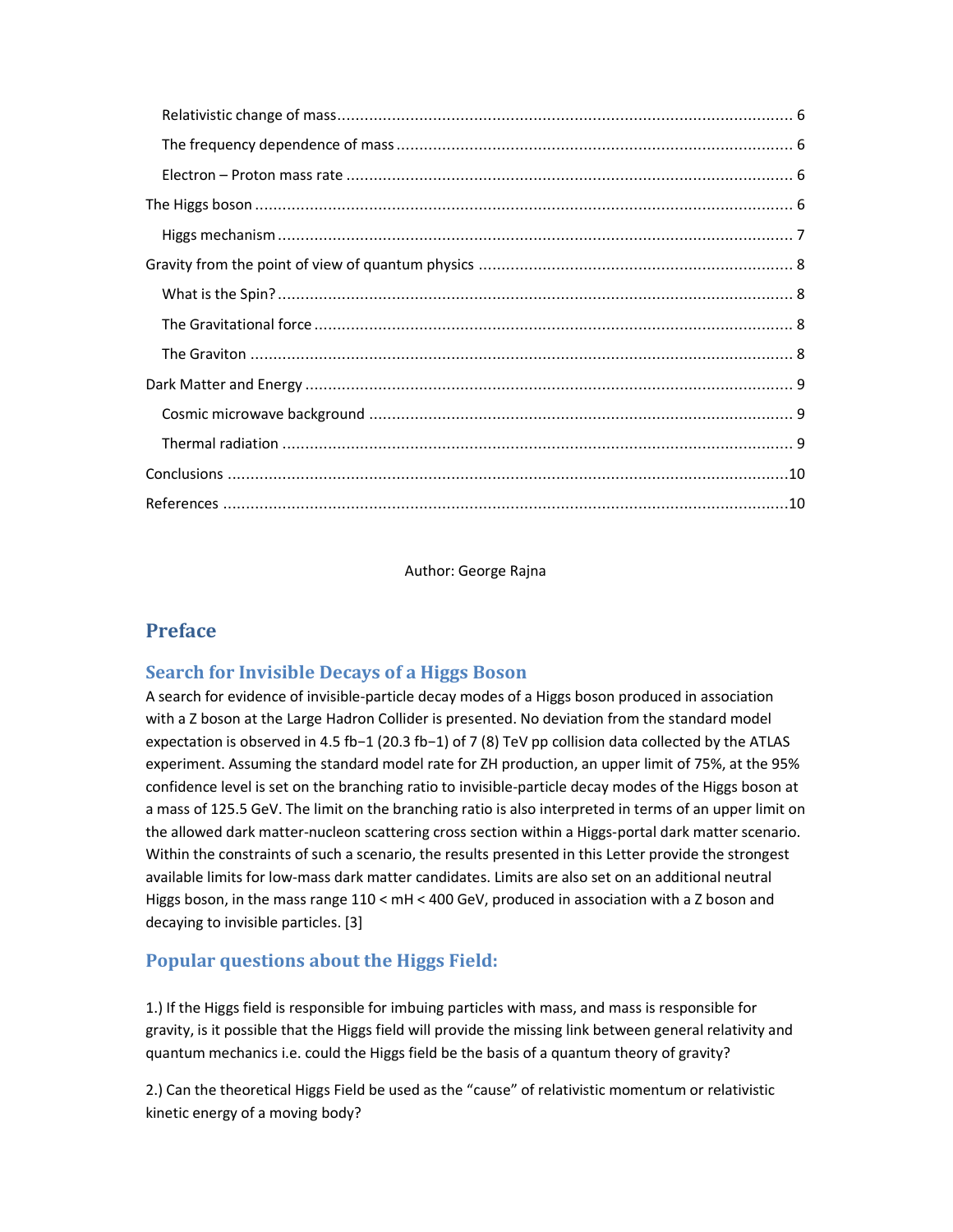3.) Does Einstein's General Relativity need to be adjusted for the Higgs field?

4.) Since the Higgs field gives most particles mass, and permeates all space, then GR needs the Higgs field to be a theory of space?

5.) So where GR is highly curved, the Higgs field is also curved? And does a highly curved Higgs field affect the way particles acquire mass? For that matter, a curved space-time would also curve electromagnetic field?

#### **How can we answer these questions?**

Another bridge between the classical and quantum mechanics in the realm of relativity is that the charge distribution is lowering in the reference frame of the accelerating charges linearly: ds/dt = at (time coordinate), but in the reference frame of the current it is parabolic:  $s = a/2 t^2$  (geometric coordinate).

One origin of the Quantum Physics is the Planck Distribution Law of the electromagnetic oscillators, giving equal intensity for 2 different wavelengths on any temperature. Any of these two wavelengths will give equal intensity diffraction patterns, building different asymmetric constructions, for example proton - electron structures (atoms), molecules, etc. Since the particles are centers of diffraction patterns they also have particle – wave duality as the electromagnetic waves have. [2]

This paper explains the magnetic effect of the electric current from the observed effects of the accelerating electrons, causing naturally the experienced changes of the electric field potential along the electric wire. The accelerating electrons explain not only the Maxwell Equations and the Special Relativity, but the Heisenberg Uncertainty Relation, the wave particle duality and the electron's spin also, building the bridge between the Classical and Quantum Theories. [1]

The Electroweak Interaction shows that the Weak Interaction is basically electromagnetic in nature. The arrow of time shows the entropy grows by changing the temperature dependent diffraction patterns of the electromagnetic oscillators.



## **Could 'Higgsogenesis' explain dark matter?**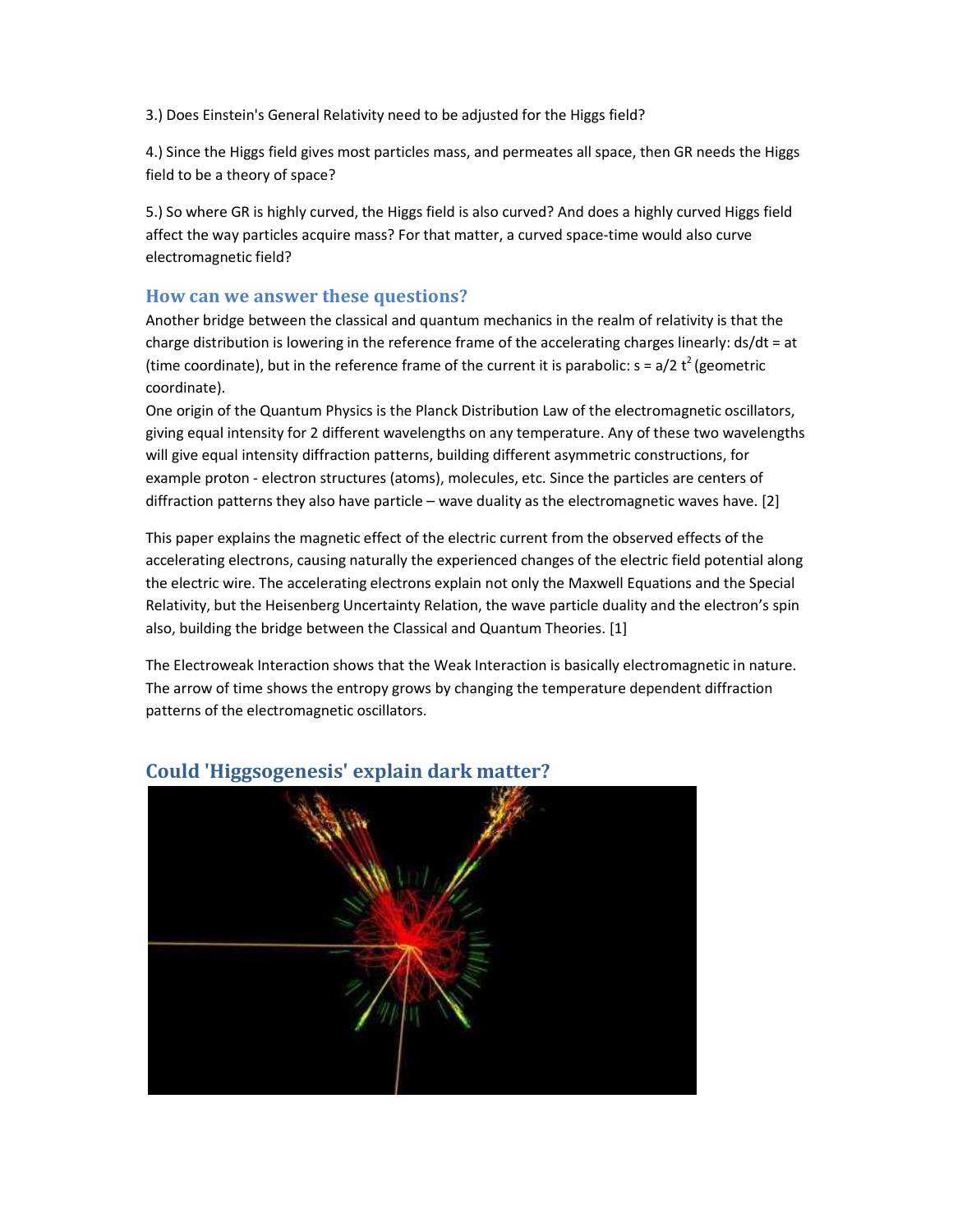Simulated production of a Higgs event in ATLAS. Credit: CERN

The recently discovered Higgs boson is best known for its important role in explaining particle mass. But now some physicists are wondering if the Higgs could have played an equally significant role in generating dark matter and baryonic matter in the early Universe, as well as causing the hypothetical dark matter asymmetry and the observed baryon asymmetry between matter and antimatter particles.

In a new paper published in Physical Review Letters, physicists Géraldine Servant at CERN, the Autonomous University of Barcelona, and CEA Saclay in France, and Sean Tulin at the University of Michigan in Ann Arbor, call this theoretical scenario "Higgsogenesis."

"With the Higgs discovery, the final piece of the Standard Model of particle physics has been put into place," Servant told Phys.org. "Now, it is a natural question to ask: could the Higgs boson have been important in the early Universe to help explain two observational puzzles that the Standard Model cannot: the origin of dark matter and the matter-antimatter asymmetry? In the very early Universe, the Higgs particle was distinct from its antiparticle. We show that an asymmetry between Higgs and anti-Higgs might have been the missing link connecting the densities of visible and dark matter, which observationally are quite similar."

This Higgs could have provided the missing link in one of two ways. One possibility is that, if there were a dark matter asymmetry in the early Universe, then this asymmetry could have transferred to an asymmetry between the Higgs and the anti-Higgs, which then could have transferred to a baryon asymmetry between matter and antimatter. Another possibility is that this sequence could have happened in reverse, where a baryon asymmetry first transferred to a Higgs asymmetry, which then transferred to a dark matter asymmetry.

In both cases, the Higgs provides a "portal" through which asymmetries can flow from the dark sector to the visible sector or vice versa. In these scenarios, dark matter would have an asymmetry just like baryonic matter. The physicists proposed two new fermions that couple to the Higgs boson that could have mediated the asymmetry transfers.

"Our mechanism relies on the existence of an interaction between the Higgs field and the dark sector, which is a natural assumption in many extensions of the Standard Model of particle physics," Tulin said. "The novelty of our work is to investigate the role of the Higgs in transferring matter asymmetries between the dark and visible sectors. It offers new opportunities for baryogenesis and dark matter generation."

In fact, previous research has shown that the Higgs boson may play a role in electroweak baryogenesis and leptogenesis, both of which describe asymmetries in the early Universe.

Future experiments may be able to test these proposals. For instance, physicists could investigate Higgs decays at the Large Hadron Collider (LHC). In these decays, the proposed fermions may escape as missing energy that could be detected.

"For Higgsogenesis to work, there must be new particles that interact through the weak force," Servant said. "Actually, new weakly interacting particles are not unique to Higgsogenesis, but are part of many different new physics models, and the LHC is actively searching for them. A second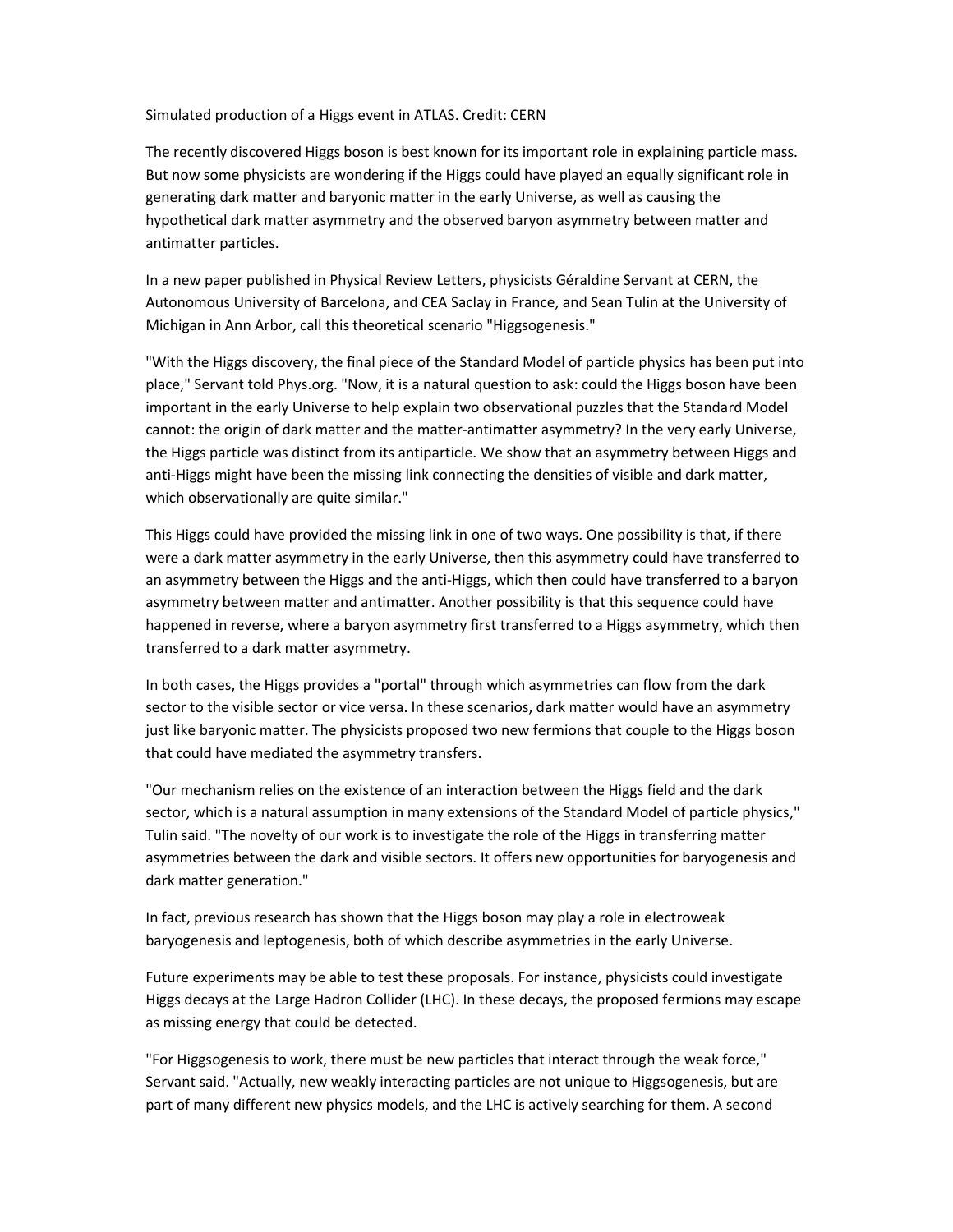prediction is that the Higgs boson can decay invisibly to dark matter particles, and again the LHC is looking for this signature as well." [9]

## **Electromagnetic Field and Quantum Theory**

Needless to say that the accelerating electrons of the steady stationary current are a simple demystification of the magnetic field, by creating a decreasing charge distribution along the wire, maintaining the decreasing U potential and creating the **A** vector potential experienced by the electrons moving by **v** velocity relative to the wire. This way it is easier to understand also the time dependent changes of the electric current and the electromagnetic waves as the resulting fields moving by c velocity.

It could be possible something very important law of the nature behind the self maintaining **E** accelerating force by the accelerated electrons. The accelerated electrons created electromagnetic fields are so natural that they occur as electromagnetic waves traveling with velocity c. It shows that the electric charges are the result of the electromagnetic waves diffraction.

One of the most important conclusions is that the electric charges are moving in an accelerated way and even if their velocity is constant, they have an intrinsic acceleration anyway, the so called spin, since they need at least an intrinsic acceleration to make possible they movement .

The bridge between the classical and quantum theory is based on this intrinsic acceleration of the spin, explaining also the Heisenberg Uncertainty Principle. The particle – wave duality of the electric charges and the photon makes certain that they are both sides of the same thing. Basing the gravitational force on the accelerating Universe caused magnetic force and the Planck Distribution Law of the electromagnetic waves caused diffraction gives us the basis to build a Unified Theory of the physical interactions. [1]

# **The Classical Relativistic effect**

The moving charges are self maintain the electromagnetic field locally, causing their movement and this is the result of their acceleration under the force of this field.

In the classical physics the charges will distributed along the electric current so that the electric potential lowering along the current, by linearly increasing the way they take every next time period because this accelerated motion.

## **The Relativistic Quantum Mechanics**

The same thing happens on the atomic scale giving a dp impulse difference and a dx way difference between the different part of the not point like particles.

Commonly accepted idea that the relativistic effect on the particle physics it is the fermions' spin another unresolved problem in the classical concepts. If the electric charges can move only with accelerated motions in the self maintaining electromagnetic field, once upon a time they would reach the velocity of the electromagnetic field. The resolution of this problem is the spinning particle, constantly accelerating and not reaching the velocity of light because the acceleration is radial.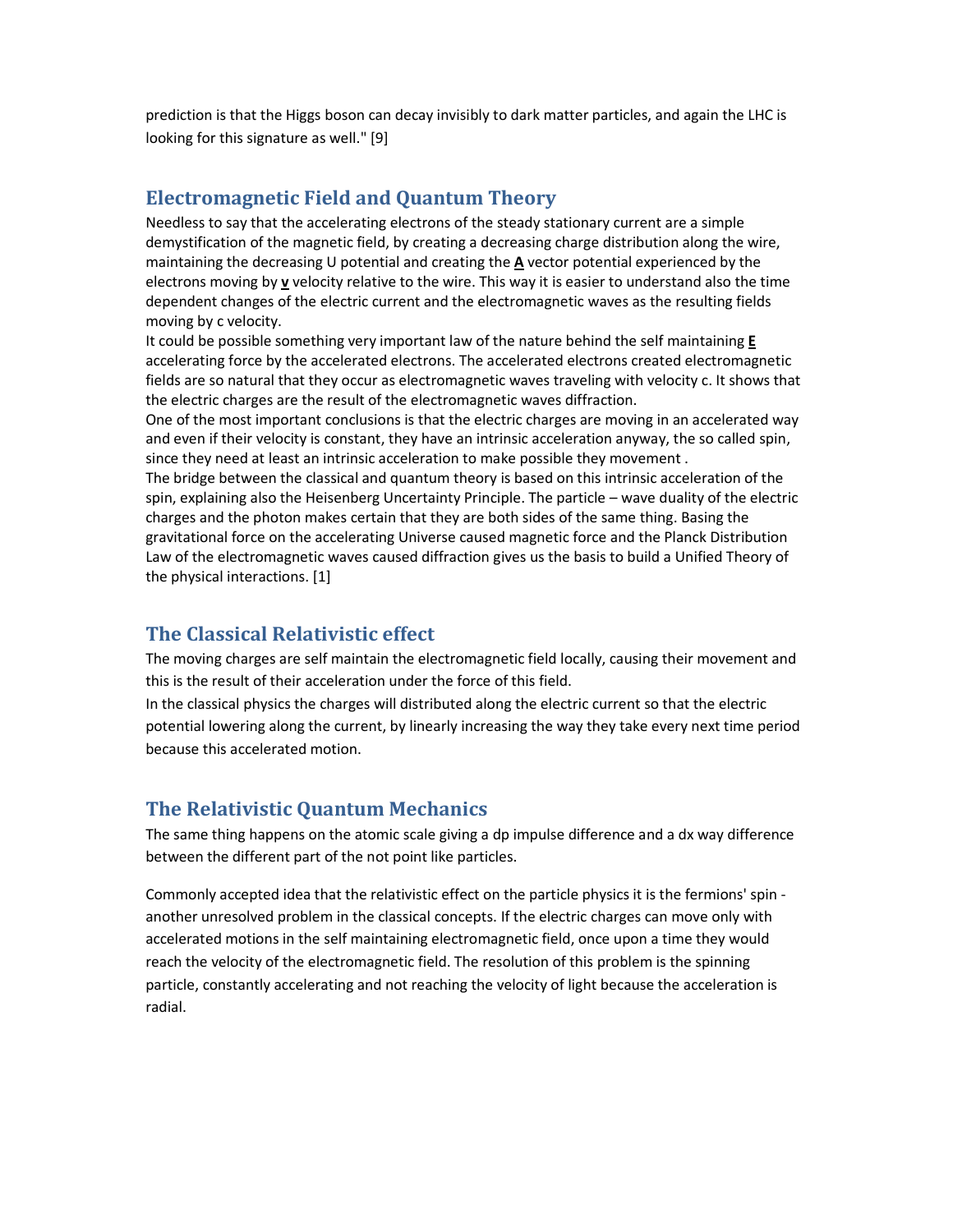# **The Heisenberg Uncertainty Relation**

I think that we have a simple bridge between the classical and quantum mechanics by understanding the Heisenberg Uncertainty Relations. It makes clear that the particles are not point like but have a dx and dp uncertainty.

# **The General Relativity - Electromagnetic inertia and mass**

#### **Electromagnetic Induction**

Since the magnetic induction creates a negative electric field as a result of the changing acceleration, it works as an electromagnetic inertia, causing an electromagnetic mass. [1]

#### **Relativistic change of mass**

The increasing mass of the electric charges the result of the increasing inductive electric force acting against the accelerating force. The decreasing mass of the decreasing acceleration is the result of the inductive electric force acting against the decreasing force. This is the relativistic mass change explanation, especially importantly explaining the mass reduction in case of velocity decrease.

#### **The frequency dependence of mass**

Since  $E = h\nu$  and  $E = mc^2$ ,  $m = h\nu$  / $c^2$  that is the *m* depends only on the *v* frequency. It means that the mass of the proton and electron are electromagnetic and the result of the electromagnetic induction, caused by the changing acceleration of the spinning and moving charge! It could be that the *m<sup>o</sup>* inertial mass is the result of the spin, since this is the only accelerating motion of the electric charge. Since the accelerating motion has different frequency for the electron in the atom and the proton, they masses are different, also as the wavelengths on both sides of the diffraction pattern, giving equal intensity of radiation.

#### **Electron – Proton mass rate**

The Planck distribution law explains the different frequencies of the proton and electron, giving equal intensity to different lambda wavelengths! Also since the particles are diffraction patterns they have some closeness to each other  $-$  can be seen as a gravitational force. [2]

There is an asymmetry between the mass of the electric charges, for example proton and electron, can understood by the asymmetrical Planck Distribution Law. This temperature dependent energy distribution is asymmetric around the maximum intensity, where the annihilation of matter and antimatter is a high probability event. The asymmetric sides are creating different frequencies of electromagnetic radiations being in the same intensity level and compensating each other. One of these compensating ratios is the electron – proton mass ratio. The lower energy side has no compensating intensity level, it is the dark energy and the corresponding matter is the dark matter.

## **The Higgs boson**

By March 2013, the particle had been proven to behave, interact and decay in many of the expected ways predicted by the Standard Model, and was also tentatively confirmed to have + parity and zero spin, two fundamental criteria of a Higgs boson, making it also the first known scalar particle to be discovered in nature, although a number of other properties were not fully proven and some partial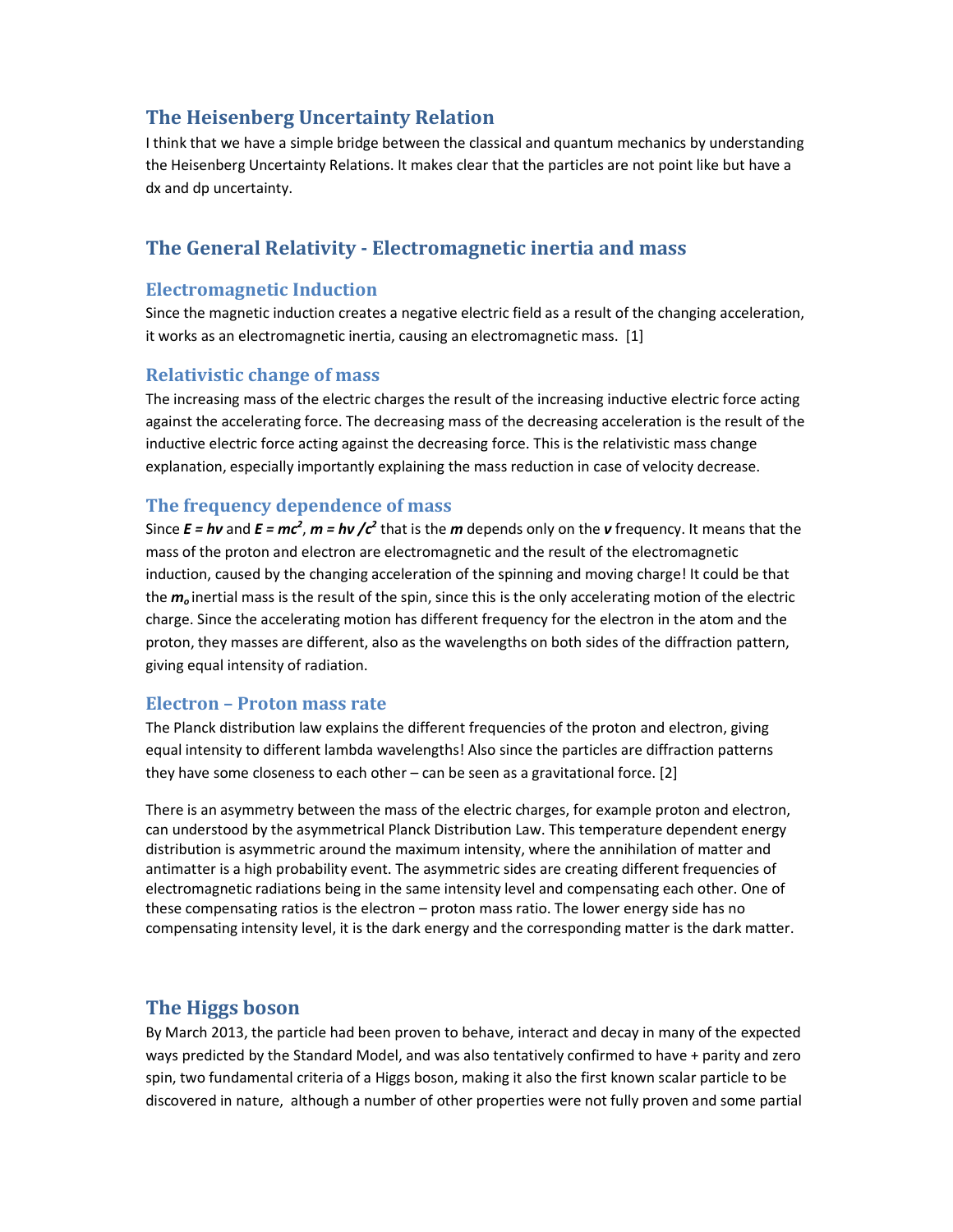results do not yet precisely match those expected; in some cases data is also still awaited or being analyzed.

In my opinion, the best explanation of the Higgs mechanism for a lay audience is the one invented by David Miller. You can find it here: http://www.strings.ph.qmul.ac.uk/~jmc/epp/higgs3.html. The field must come first. The boson is an excitation of the field. So no field, no excitation. On the other hand in quantum field theory it is difficult to separate the field and the excitations. The Higgs field is what gives particles their mass.

There is a video that gives an idea as to the Higgs field and the boson. It is here: http://www.youtube.com/watch?v=RIg1Vh7uPyw . Note that this analogy isn't as good as the Miller one, but as is usually the case, if you look at all the analogies you'll get the best understanding of the situation.

Since the Higgs boson is necessary to the W and Z bosons, the dipole change of the Weak interaction and the change in the magnetic effect caused gravitation must be conducted. The Wien law is also important to explain the Weak interaction, since it describes the  $T_{\text{max}}$  change and the diffraction patterns change. [2]

#### **Higgs mechanism**

The magnetic induction creates a negative electric field, causing an electromagnetic inertia. Probably it is the mysterious Higgs field giving mass to the charged particles? We can think about the photon as an electron-positron pair, they have mass. The neutral particles are built from negative and positive charges, for example the neutron, decaying to proton and electron. The wave – particle duality makes sure that the particles are oscillating and creating magnetic induction as an inertial mass, explaining also the relativistic mass change. Higher frequency creates stronger magnetic induction, smaller frequency results lesser magnetic induction. It seems to me that the magnetic induction is the secret of the Higgs field.

In particle physics, the Higgs mechanism is a kind of mass generation mechanism, a process that gives mass to elementary particles. According to this theory, particles gain mass by interacting with the Higgs field that permeates all space. More precisely, the Higgs mechanism endows gauge bosons in a gauge theory with mass through absorption of Nambu–Goldstone bosons arising in spontaneous symmetry breaking.

The simplest implementation of the mechanism adds an extra Higgs field to the gauge theory. The spontaneous symmetry breaking of the underlying local symmetry triggers conversion of components of this Higgs field to Goldstone bosons which interact with (at least some of) the other fields in the theory, so as to produce mass terms for (at least some of) the gauge bosons. This mechanism may also leave behind elementary scalar (spin-0) particles, known as Higgs bosons.

In the Standard Model, the phrase "Higgs mechanism" refers specifically to the generation of masses for the W<sup>±</sup>, and Z weak gauge bosons through electroweak symmetry breaking. The Large Hadron Collider at CERN announced results consistent with the Higgs particle on July 4, 2012 but stressed that further testing is needed to confirm the Standard Model.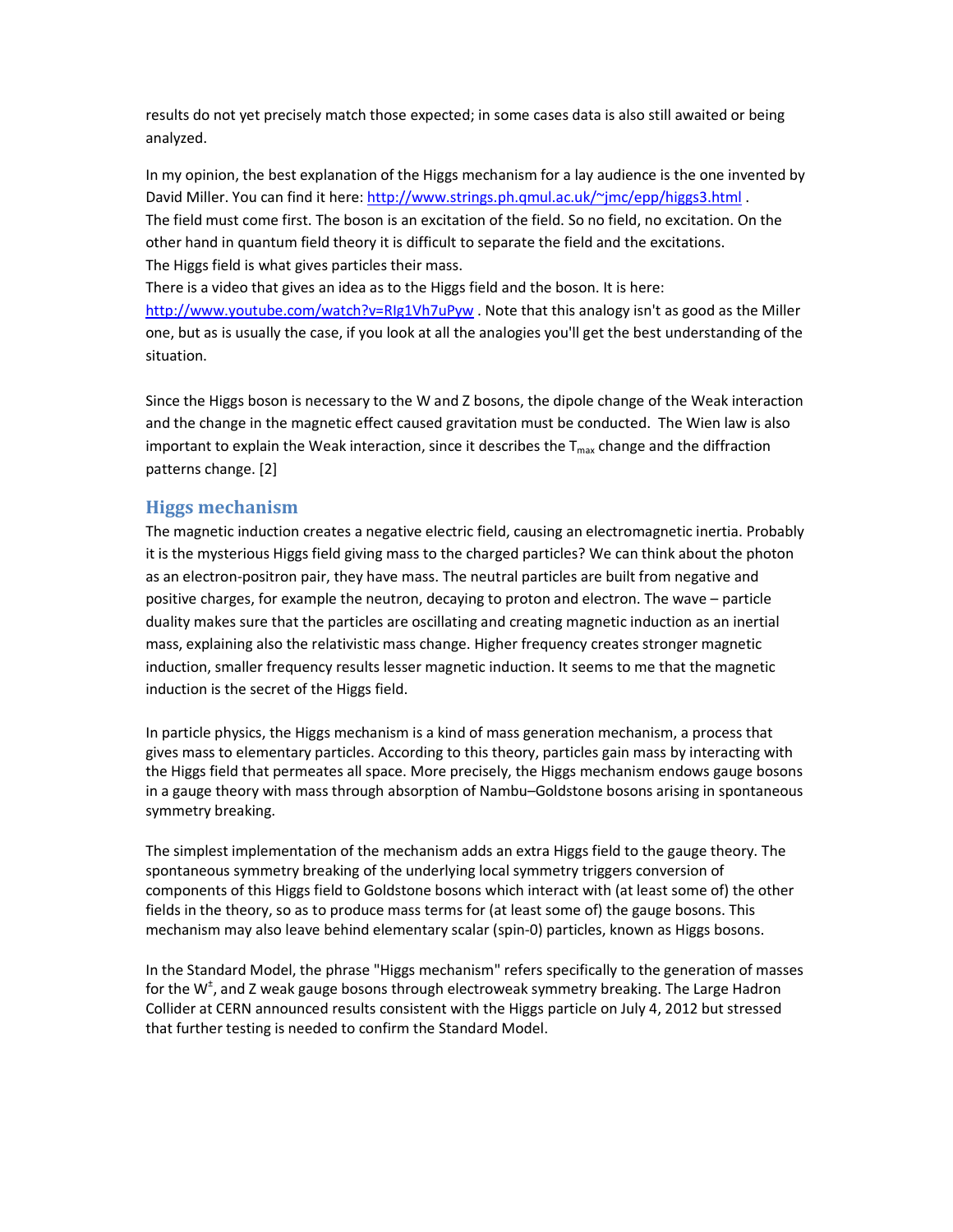# **Gravity from the point of view of quantum physics**

#### **What is the Spin?**

So we know already that the new particle has spin zero or spin two and we could tell which one if we could detect the polarizations of the photons produced. Unfortunately this is difficult and neither ATLAS nor CMS are able to measure polarizations. The only direct and sure way to confirm that the particle is indeed a scalar is to plot the angular distribution of the photons in the rest frame of the centre of mass. A spin zero particles like the Higgs carries no directional information away from the original collision so the distribution will be even in all directions. This test will be possible when a much larger number of events have been observed. In the mean time we can settle for less certain indirect indicators.

#### **The Gravitational force**

The gravitational attractive force is basically a magnetic force.

The same electric charges can attract one another by the magnetic force if they are moving parallel in the same direction. Since the electrically neutral matter is composed of negative and positive charges they need 2 photons to mediate this attractive force, one per charges. The Bing Bang caused parallel moving of the matter gives this magnetic force, experienced as gravitational force.

Since graviton is a tensor field, it has spin = 2, could be 2 photons with spin = 1 together.

You can think about photons as virtual electron – positron pairs, obtaining the necessary virtual mass for gravity.

The mass as seen before a result of the diffraction, for example the proton – electron mass rate Mp=1840 Me. In order to move one of these diffraction maximum (electron or proton) we need to intervene into the diffraction pattern with a force appropriate to the intensity of this diffraction maximum, means its intensity or mass.

The Big Bang caused acceleration created radial currents of the matter, and since the matter is composed of negative and positive charges, these currents are creating magnetic field and attracting forces between the parallel moving electric currents. This is the gravitational force experienced by the matter, and also the mass is result of the electromagnetic forces between the charged particles. The positive and negative charged currents attracts each other or by the magnetic forces or by the much stronger electrostatic forces!?

#### **The Graviton**

In physics, the graviton is a hypothetical elementary particle that mediates the force of gravitation in the framework of quantum field theory. If it exists, the graviton is expected to be massless (because the gravitational force appears to have unlimited range) and must be a spin-2 boson. The spin follows from the fact that the source of gravitation is the stress-energy tensor, a second-rank tensor (compared to electromagnetism's spin-1 photon, the source of which is the four-current, a first-rank tensor). Additionally, it can be shown that any massless spin-2 field would give rise to a force indistinguishable from gravitation, because a massless spin-2 field must couple to (interact with) the stress-energy tensor in the same way that the gravitational field does. This result suggests that, if a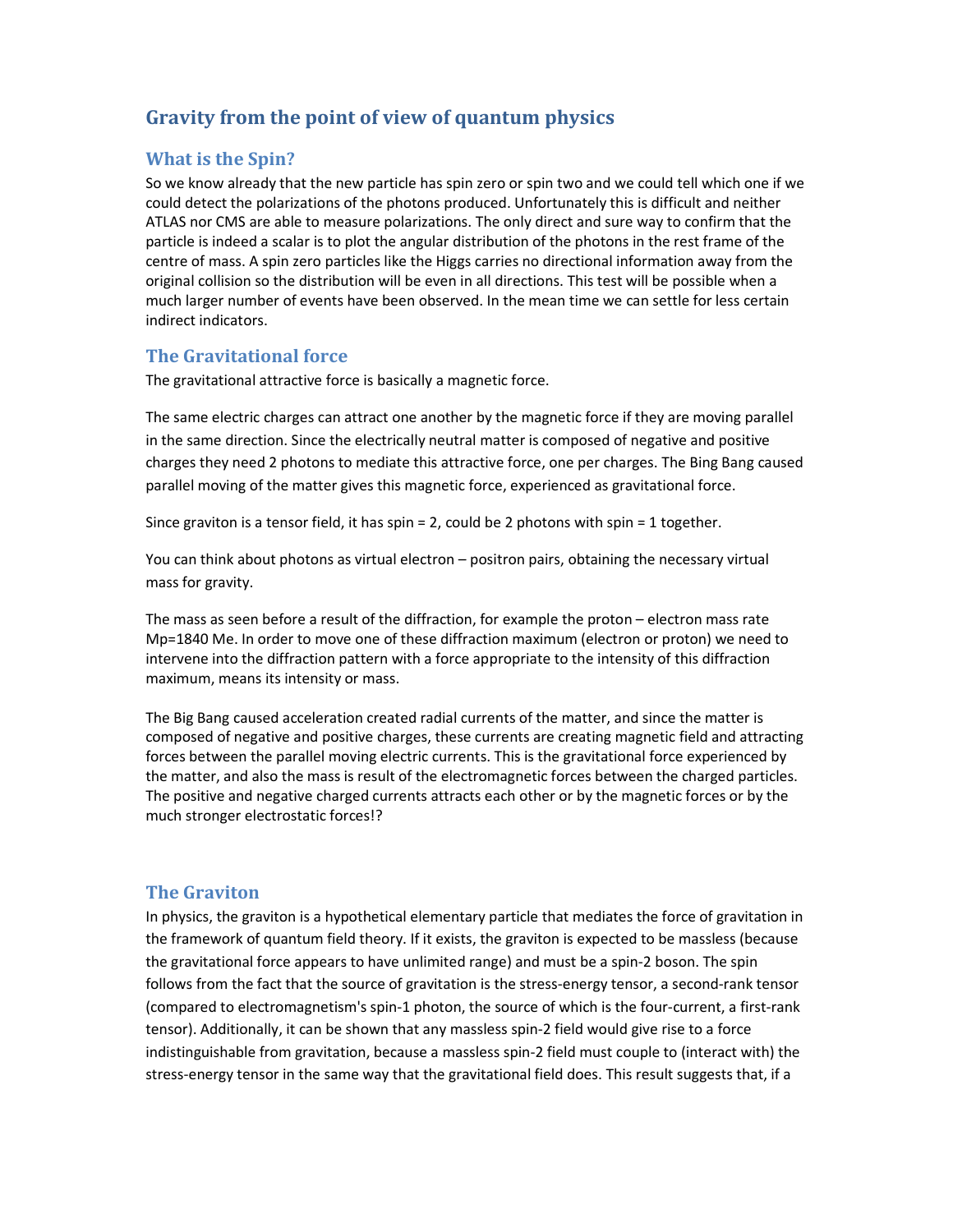massless spin-2 particle is discovered, it must be the graviton, so that the only experimental verification needed for the graviton may simply be the discovery of a massless spin-2 particle. [3]

### **Dark Matter and Energy**

Dark matter is a type of matter hypothesized in astronomy and cosmology to account for a large part of the mass that appears to be missing from the universe. Dark matter cannot be seen directly with telescopes; evidently it neither emits nor absorbs light or other electromagnetic radiation at any significant level. It is otherwise hypothesized to simply be matter that is not reactant to light. Instead, the existence and properties of dark matter are inferred from its gravitational effects on visible matter, radiation, and the large-scale structure of the universe. According to the Planck mission team, and based on the standard model of cosmology, the total mass–energy of the known universe contains 4.9% ordinary matter, 26.8% dark matter and 68.3% dark energy. Thus, dark matter is estimated to constitute 84.5% of the total matter in the universe, while dark energy plus dark matter constitute 95.1% of the total content of the universe. [6]

#### **Cosmic microwave background**

The cosmic microwave background (CMB) is the thermal radiation assumed to be left over from the "Big Bang" of cosmology. When the universe cooled enough, protons and electrons combined to form neutral atoms. These atoms could no longer absorb the thermal radiation, and so the universe became transparent instead of being an opaque fog. [7]

#### **Thermal radiation**

**Thermal radiation** is electromagnetic radiation generated by the thermal motion of charged particles in matter. All matter with a temperature greater than absolute zero emits thermal radiation. When the temperature of the body is greater than absolute zero, interatomic collisions cause the kinetic energy of the atoms or molecules to change. This results in charge-acceleration and/or dipole oscillation which produces electromagnetic radiation, and the wide spectrum of radiation reflects the wide spectrum of energies and accelerations that occur even at a single temperature. [8]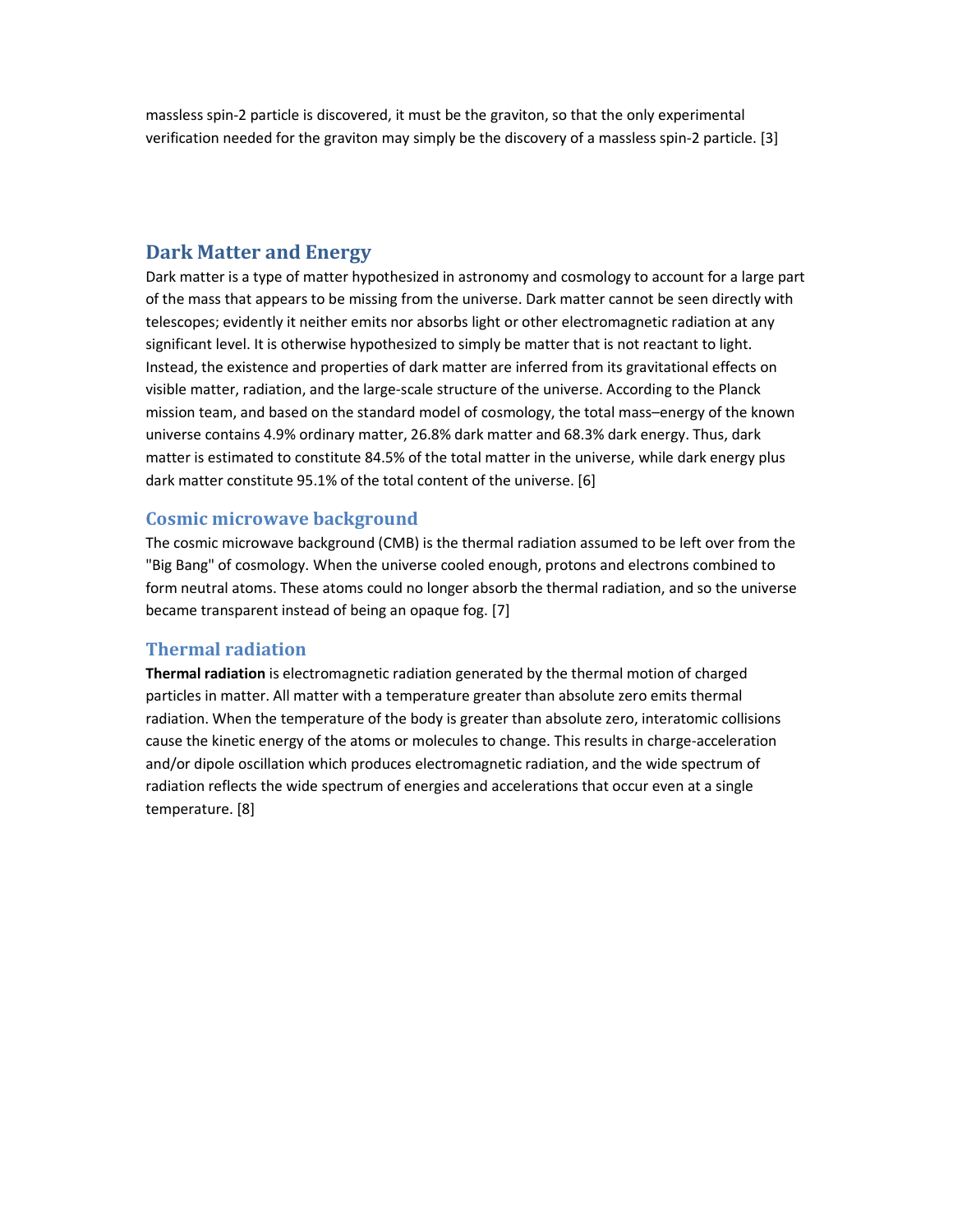

## **Conclusions**

In fact, previous research has shown that the Higgs boson may play a role in electroweak In fact, previous research has shown that the Higgs boson may play a role in electroweak<br>baryogenesis and leptogenesis, both of which describe asymmetries in the early Universe.

Future experiments may be able to test these proposals. For instance, physicists could investigate Higgs decays at the Large Hadron Collider (LHC). In these decays, the proposed fermions may escape as missing energy that could be detected. [9]

The electric currents causing self maintaining electric potential is the source of the special and general relativistic effects.

The gravitational force attracting the matter, causing concentration of the matter in a small space and leaving much space with low matter concentration: dark matter and energy. There is an asymmetry between the mass of the electric charges, for example proton and electron, can understood by the asymmetrical Planck Distribution Law. This temperature dependent energy distribution is asymmetric around the maximum intensity, where the annihilation of matter and antimatter is a high probability event. The asymmetric sides are creating different frequencies of electromagnetic radiations being in the same intensity level and compensating each other. One of these compensating ratios is the electron – proton mass ratio. The lower energy side has no compensating intensity level, it is the dark energy and the corresponding matter is the dark matter. The electric currents causing self maintaining electric potential is the source of the special and general relativistic effects. The Higgs Field is the result of the electromagnetic induction. The Graviton is two photons together. [3]

#### **References**

Graviton is two photons together. [3]<br>**References**<br>[1] The Magnetic field of the Electric current and the Magnetic induction

http://academia.edu/3833335/The Magnetic field of the Electric current

[2] 3 Dimensional String Theory